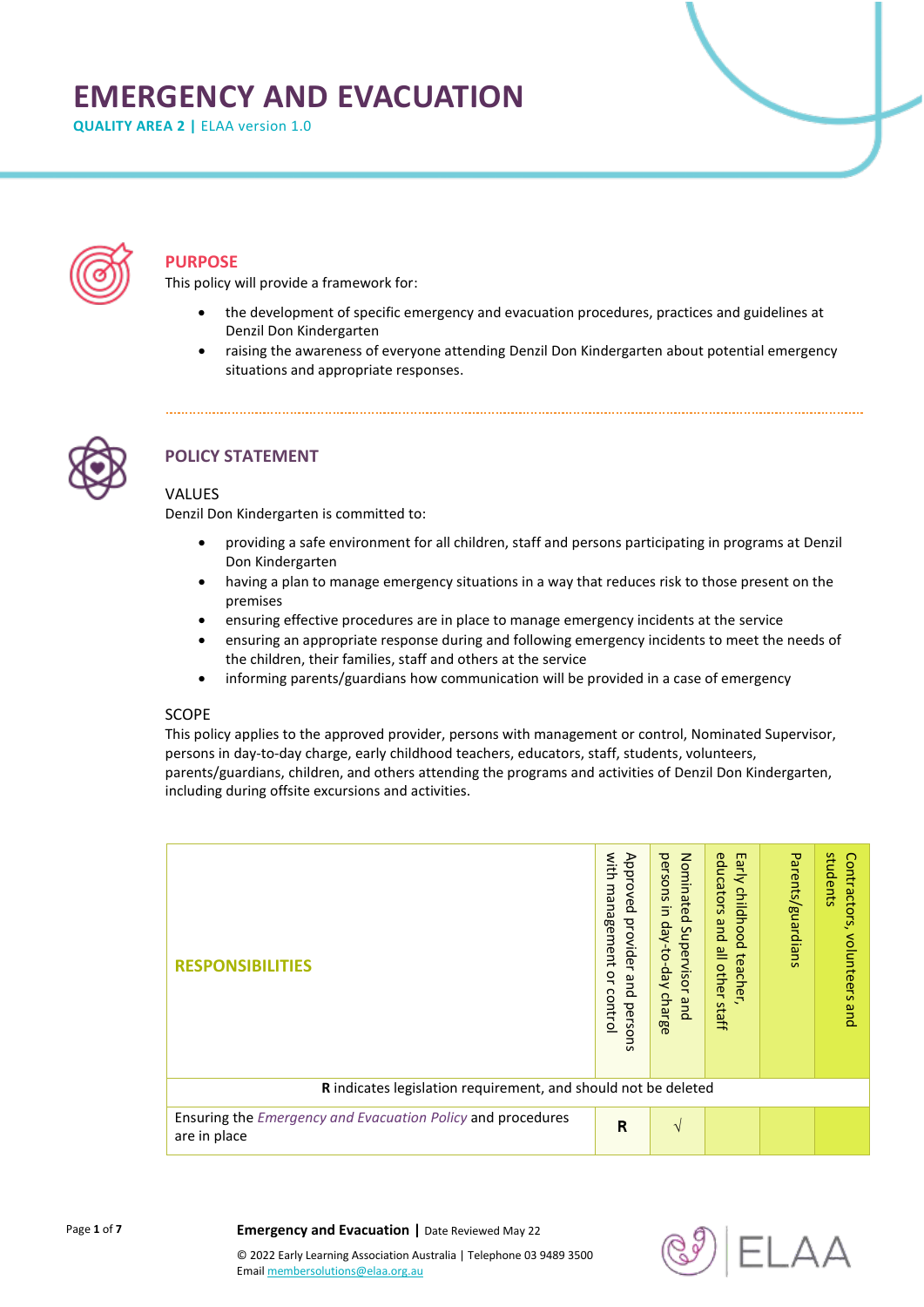| Taking reasonable steps to ensure that Nominated Supervisors,<br>early childhood teachers, educators, staff and volunteers follow<br>the policy and procedures and are aware of their responsibilities                                                                                                                                              | $\mathsf{R}$ | $\sqrt{}$  |           |           |   |
|-----------------------------------------------------------------------------------------------------------------------------------------------------------------------------------------------------------------------------------------------------------------------------------------------------------------------------------------------------|--------------|------------|-----------|-----------|---|
| Completing the DET Emergency Management Plan (refer to<br>Definitions) (refer to Attachment), lodging this with the relevant<br>DET regional office and attaching a copy to this policy                                                                                                                                                             | R            | $\sqrt{}$  | $\sqrt{}$ |           |   |
| Conducting a risk assessment (refer to Definitions) to identify<br>potential emergencies that the service may encounter<br>(Regulation 97(2)) (refer to Attachment)                                                                                                                                                                                 | $\mathsf{R}$ | $\sqrt{}$  | $\sqrt{}$ |           |   |
| Conducting a risk assessment (refer to Definitions) of emergency<br>evacuation routes and assembly points                                                                                                                                                                                                                                           | R            | $\sqrt{ }$ | $\sqrt{}$ |           |   |
| Developing instructions for what must be done in the event of an<br>emergency (Regulation 97(1)(a)) (refer to Attachment)                                                                                                                                                                                                                           | $\mathsf{R}$ | $\sqrt{}$  | $\sqrt{}$ |           |   |
| Appointing an Incident Management Team (IMT) to oversee<br>safety at the service in the event of an emergency (refer to<br>Attachment)                                                                                                                                                                                                              | $\mathsf{R}$ |            |           |           |   |
| Developing an emergency and evacuation floor plan (refer to<br>Definitions) (Regulation 97(1)(b)) (refer to Attachment)                                                                                                                                                                                                                             | R            | $\sqrt{ }$ |           |           |   |
| Ensuring a copy of the emergency and evacuation floor plan<br>(refer to Definitions) and instructions are displayed in a<br>prominent position near each exit at the service, and near each<br>exit that forms part of the evacuation route out of the service<br>(Regulation 97(4))                                                                | R            | $\sqrt{}$  | $\sqrt{}$ |           |   |
| Ensuring emergency and evacuation drills (refer to Definitions)<br>are rehearsed and documented at least every 3 months by all in<br>attendance at the service. If the service has more than one<br>emergency and evacuation procedure (evacuation and<br>lockdown) all procedures must be rehearsed (Regulation<br>97(3)(a)) (refer to Attachment) | R            | $\sqrt{}$  | $\sqrt{}$ |           |   |
| Ensuring all staff, students, volunteers and visitors are aware of<br>emergency evacuation points                                                                                                                                                                                                                                                   | $\mathsf{R}$ | $\sqrt{}$  | $\sqrt{}$ |           |   |
| Ensuring up-to-date portable emergency contact lists are held in<br>each room within the service and that evacuation procedures<br>state who will carry this list during evacuation                                                                                                                                                                 | R            | $\sqrt{}$  | $\sqrt{}$ |           |   |
| Developing procedures that consider collecting children's<br>medication and managing children's medical conditions                                                                                                                                                                                                                                  | R            | $\sqrt{}$  | $\sqrt{}$ |           |   |
| Providing feedback regarding the effectiveness of emergency<br>and evacuation procedures to inform policy, procedures and<br>manuals etc                                                                                                                                                                                                            | $\sqrt{}$    | $\sqrt{}$  | $\sqrt{}$ | $\sqrt{}$ |   |
| Testing alarms and communication systems regularly                                                                                                                                                                                                                                                                                                  | $\mathsf{R}$ | $\sqrt{}$  |           |           |   |
| Ensuring that those working at, or attending the service, have<br>access to a phone for immediate communication with<br>parents/guardians and emergency services (Regulation 98), and<br>that phone numbers of emergency services are displayed                                                                                                     | $\mathsf{R}$ | $\sqrt{}$  |           |           |   |
| Identifying potential onsite hazards and taking action to manage<br>and minimise risks (refer to Attachment)                                                                                                                                                                                                                                        | $\mathsf{R}$ | $\sqrt{}$  | $\sqrt{}$ |           | V |

# Page **<sup>2</sup>** of **<sup>7</sup> Emergency and Evacuation |** Date Reviewed May 22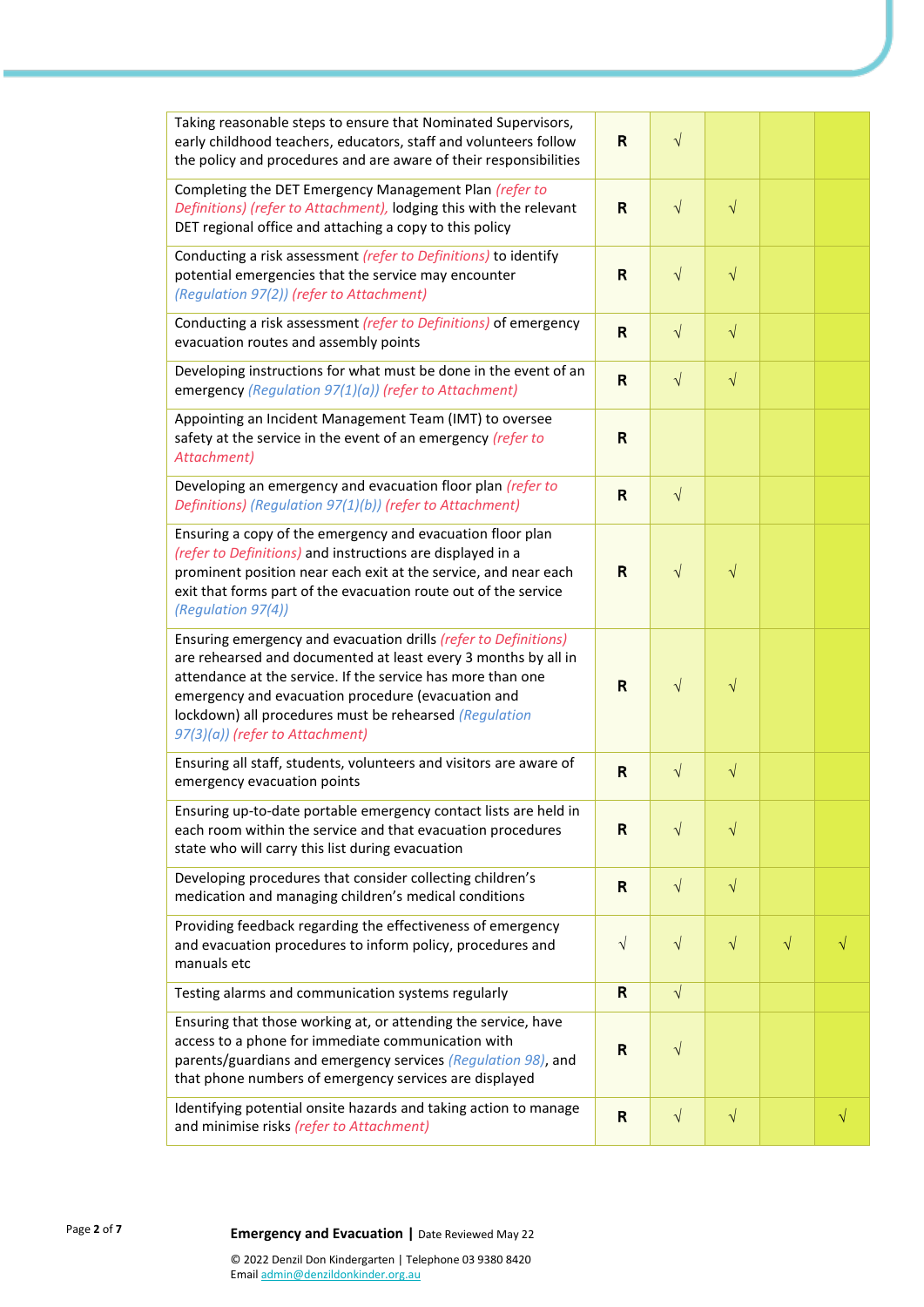| Ensuring all infrastructure and service equipment are regularly<br>checked for condition and maintenance, including emergency<br>exit lighting                                                                                                                                             | R            | $\sqrt{}$   |           |           |
|--------------------------------------------------------------------------------------------------------------------------------------------------------------------------------------------------------------------------------------------------------------------------------------------|--------------|-------------|-----------|-----------|
| Ensuring the location of first aid kits, fire extinguishers and other<br>emergency equipment are clearly signposted                                                                                                                                                                        | $\mathsf{R}$ | $\sqrt{}$   |           |           |
| Ensuring all emergency equipment is maintained regularly and in<br>accordance with requirements specified by regulations, such as<br>the Australian Standards Building Code e.g. fire extinguishers,<br>smoke detectors, evacuation kits, sprinkler systems and alarm or<br>duress systems | R            | $\sqrt{}$   |           |           |
| Providing a fully equipped portable first aid kit (refer to<br>Administration of First Aid Policy)                                                                                                                                                                                         | $\mathsf{R}$ | $\sqrt{ }$  |           |           |
| Ensuring that designated emergency exits/routes are kept clear<br>at all times to ensure that everyone can exit safely in the event<br>of an evacuation                                                                                                                                    | R            | $\sqrt{}$   | $\sqrt{}$ | $\sqrt{}$ |
| Keeping lock-down (refer to Definitions) areas in a state of<br>readiness so they are safe for children, staff and visitors to use                                                                                                                                                         | $\sqrt{}$    | $\sqrt{}$   | $\sqrt{}$ | $\sqrt{}$ |
| Attending regular training to ensure that they can deal with<br>emergency situations e.g. first aid (Regulation 136), emergency<br>management and OHS training                                                                                                                             | R            | $\mathsf R$ | $\sqrt{}$ | V         |
| Regularly reviewing, evaluating and updating emergency<br>management plans, manuals and procedures (at least annually<br>or following an emergency incident)                                                                                                                               | $\mathsf{R}$ | $\sqrt{}$   | $\sqrt{}$ | $\sqrt{}$ |
| Developing procedures to debrief staff following emergency<br>incidents                                                                                                                                                                                                                    | $\sqrt{}$    | $\sqrt{}$   |           |           |
| Providing support to children before, during and after<br>emergencies                                                                                                                                                                                                                      |              | $\sqrt{}$   | $\sqrt{}$ | V         |
| Conducting checks of documentation and practices to ensure all<br>requirements of this policy are being complied with                                                                                                                                                                      | $\mathsf{R}$ | $\sqrt{}$   | $\sqrt{}$ | V         |
| Informing the Nominated Supervisor or persons in day-to-day<br>charge or, in their absence, the approved provider or person<br>with management and control, about any serious incidents or<br>notifiable incidents (refer to Definitions) at the service                                   |              |             |           |           |
| Notifying DET in writing within 24 hours of a serious incident<br>(refer to Definitions)                                                                                                                                                                                                   | R            | $\sqrt{}$   |           |           |
| Completing the Incident, Injury, Trauma and Illness Record (refer<br>to Definitions) where required                                                                                                                                                                                        | $\mathsf{R}$ | $\sqrt{ }$  | $\sqrt{}$ | $\sqrt{}$ |
| Notifying DET within 7 days of an incident that required the<br>service to be closed, or a circumstance that posed a significant<br>risk to the health, safety or wellbeing of a child attending the<br>service (National Law: Section 174(2)(c); Regulations: 175(2)(b) &<br>$(c)$ , 176) | $\mathsf{R}$ | $\sqrt{}$   |           |           |
| Reporting notifiable incidents (refer to Definitions) in the<br>workplace to WorkSafe Victoria (refer to Definitions)                                                                                                                                                                      | $\mathsf{R}$ | $\sqrt{ }$  |           |           |
| Engaging with Fire Rescue Victoria and/or Country Fire Authority<br>(refer to Definitions) regarding fire safety awareness and training<br>for the service, including demonstrations of fire equipment, basic<br>fire safety, smoke alarm, fire blankets and escape plans                  | $\mathsf{R}$ | $\sqrt{}$   | $\sqrt{}$ |           |

# **<sup>7</sup> Emergency and Evacuation |** Date Reviewed May 22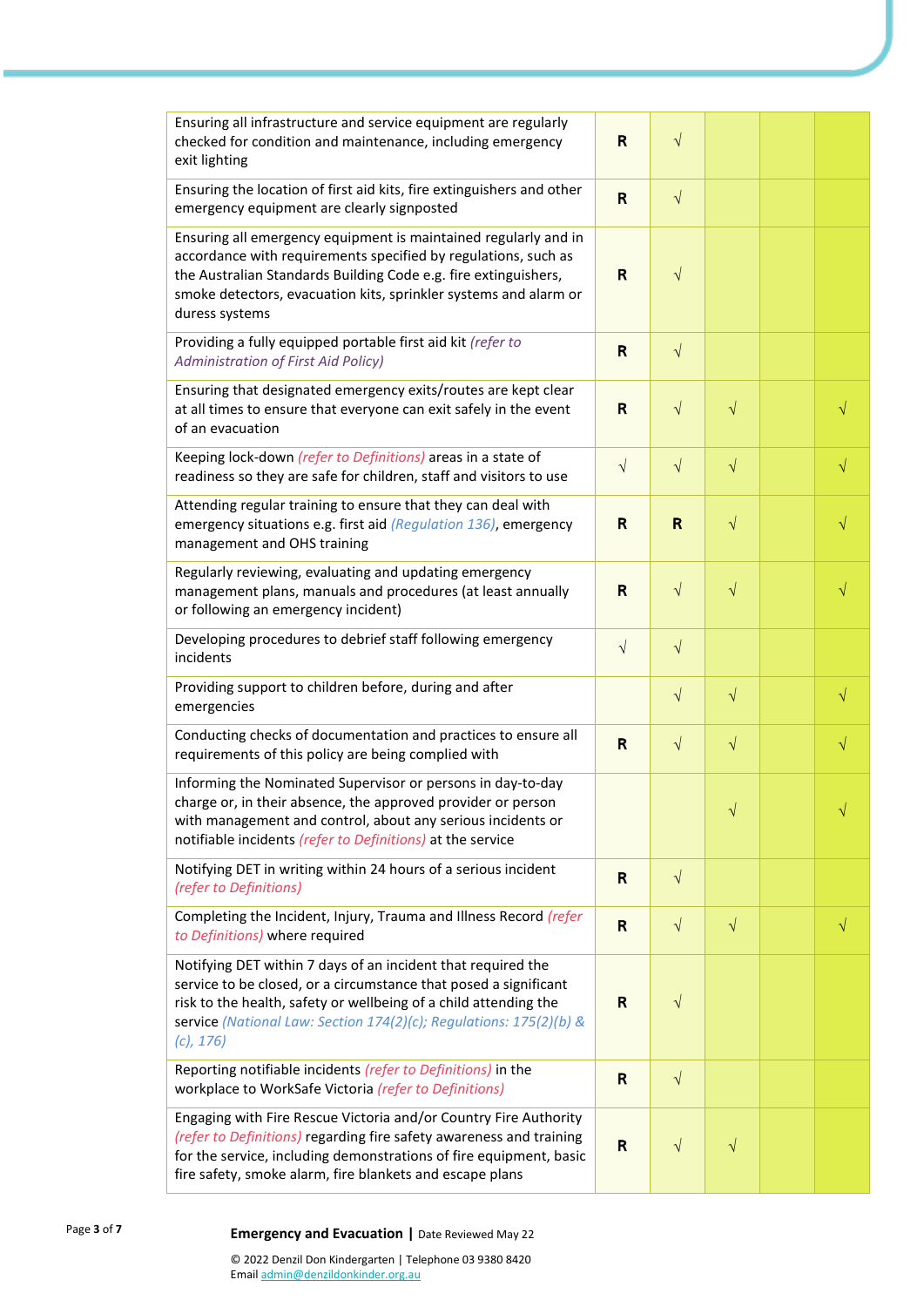| Identifying staff and children requiring additional assistance in<br>the event of an emergency (refer to Attachment)                                                      | $\sqrt{}$    | $\sqrt{}$    | $\sqrt{}$ |           |           |
|---------------------------------------------------------------------------------------------------------------------------------------------------------------------------|--------------|--------------|-----------|-----------|-----------|
| Ensuring that emergency contact details are provided on each<br>child's enrolment form and that these are kept up to date                                                 | $\mathbf R$  | $\mathsf{R}$ | $\sqrt{}$ | $\sqrt{}$ |           |
| Ensuring that an attendance record (refer to Definitions) is<br>completed and maintained to account for all children attending<br>the service (Regulation 158)            | R            | R            | R         | R         |           |
| Keeping a written record of all visitors to the service, including<br>time of arrival and departure                                                                       | $\mathsf{R}$ | $\mathsf{R}$ | $\sqrt{}$ |           |           |
| Ensuring all staff, parents/guardians, children, volunteers and<br>students on placement understand the procedures to follow in<br>the event of an emergency              | $\mathsf{R}$ | $\mathsf{R}$ | $\sqrt{}$ | $\sqrt{}$ |           |
| Ensuring there are induction procedures in place to inform new<br>staff, including casual or relief staff, of the emergency and<br>evacuation policy and procedures       | R            | $\sqrt{ }$   |           |           |           |
| Ensuring all staff, parents/guardians, children, volunteers,<br>students on placement and others attending the service are<br>accounted for in the event of an evacuation | $\mathsf{R}$ | $\sqrt{ }$   |           |           |           |
| Developing procedures to deal with loss of critical functions,<br>such as power/water shut off.                                                                           | $\mathsf{R}$ | $\sqrt{ }$   |           |           |           |
| Ensuring that children are adequately supervised at all times and<br>protected from hazards and harm (refer to Supervision of<br>Children Policy)                         | R            | R            | R         |           |           |
| Raising children's awareness about potential emergency<br>situations and appropriate responses.                                                                           |              | $\sqrt{ }$   | $\sqrt{}$ |           | $\sqrt{}$ |



# **PROCEDURES**

We recommend you refer to the Department of Education and Training's the Guide to Developing Your Emergency Management Plan (the Guide). It will take you through your plan on a step-by-step basis. The Guide and other resources can be located at:

[www.education.vic.gov.au/childhood/providers/regulation/Pages/emergencymanagementrequirements.aspx](https://www.education.vic.gov.au/childhood/providers/regulation/Pages/emergencymanagementrequirements.aspx)



# **BACKGROUND AND LEGISLATION**

#### BACKGROUND

*The Education and Care Services National Regulations 2011* define an emergency in relation to an education and care service as any situation or event that poses an imminent or severe risk to the persons at the service premises e.g., flood, fire or a situation that requires the service premises to be locked down.

Comprehensive emergency management includes prevention, preparedness, response and recovery. Services are required to have policies and procedures in place detailing what needs to be done in an emergency, including an emergency and evacuation floor plan. These policies and procedures must be based on a risk assessment that identifies potential emergencies relevant to the service *(Regulation 97).*

Early childhood services have a duty of care to all attending the facility including the children, staff, volunteers, students, visitors, and contractors. It is also a requirement under the *Occupational Health and Safety Act 2004* that employers provide a healthy and safe environment for all persons who access the service's facilities and/or programs.

Page **<sup>4</sup>** of **<sup>7</sup> Emergency and Evacuation |** Date Reviewed May 22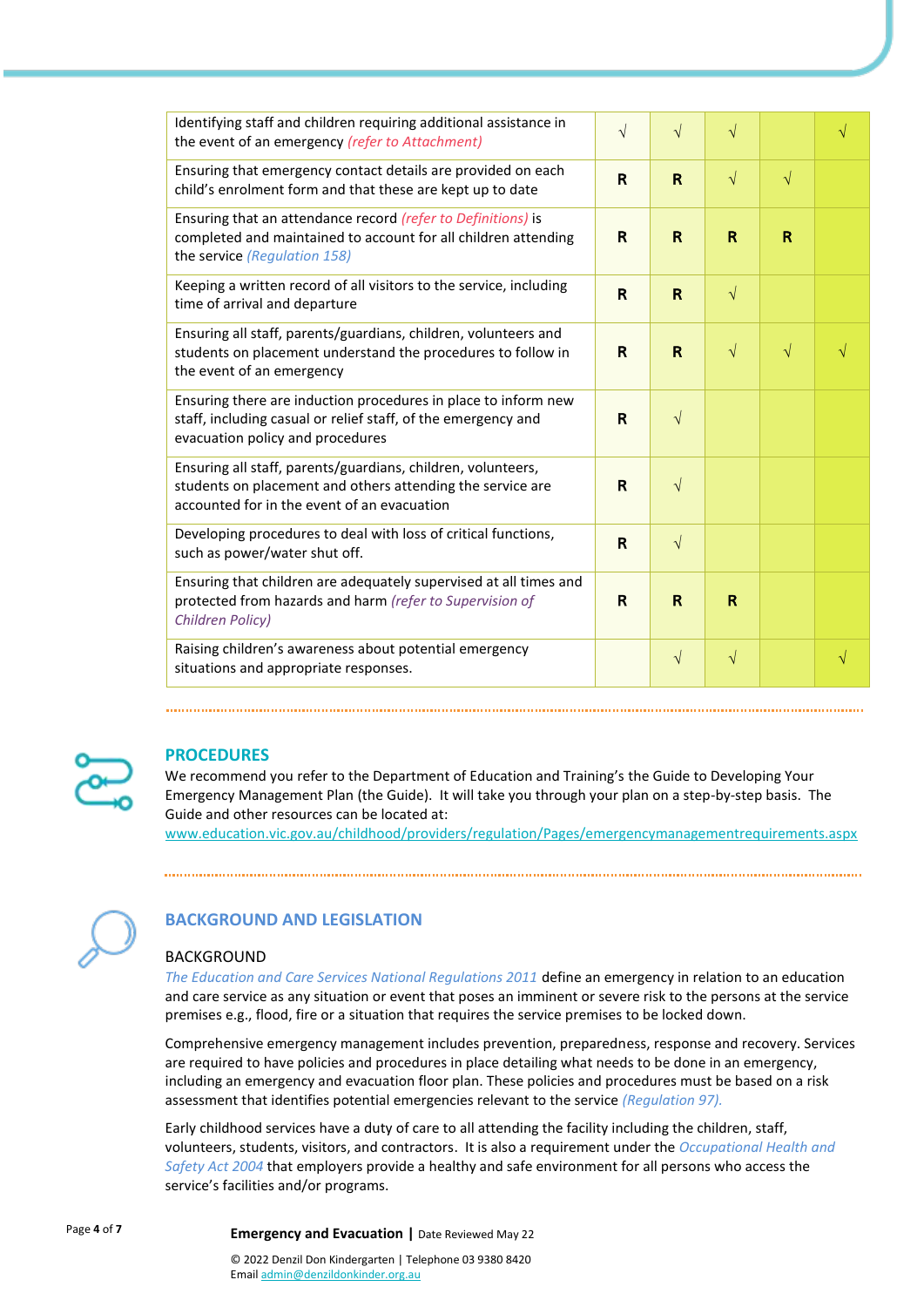All services in Victoria are required to have an Emergency Management Plan (EMP) *(refer to Definitions)* as part of their everyday operations. DET provides Emergency Management Plan Guidelines and an Emergency Management Plan template *(refer to Sources)* to assist services to develop and review their EMP *(refer to Sources).* All services must complete the required sections of the plan and lodge it with the relevant DET regional office. A copy should also be attached to this policy.

#### LEGISLATION AND STANDARDS

Relevant legislation and standards include but are not limited to:

- Education and Care Services National Law Act 2010
- Education and Care Services National Regulations 2011 including Regulations 97, 98, 168(2)(e)
- National Quality Standard, including Quality Area 2: Children's Health and Safety
- Occupational Health and Safety Act 2004

The most current amendments to listed legislation can be found at:

- Victorian Legislation Victorian Law Today[: www.legislation.vic.gov.au](http://www.legislation.vic.gov.au/)
- Commonwealth Legislation Federal Register of Legislation: [www.legislation.gov.au](http://www.legislation.gov.au/)



# **DEFINITIONS**

The terms defined in this section relate specifically to this policy. For regularly used terms e.g. Approved Provider, Nominated Supervisor, Notifiable complaints, Serious incidents, Duty of care, etc. refer to the Definitions file on the kindergarten website.

**Country Fire Authority (CFA):** respond to a variety of fire and emergency incidents. They are also involved in a range of other activities including:

- fire safety building inspections
- delivering community awareness, education and safety programs
- post-incident analysis and fire investigation
- fire prevention planning and land use planning at a municipal level.

**Emergency drill/rehearsal:** rehearsal of anticipated emergency scenarios or events, designed to help clarify roles and responsibilities, provide training and verify the adequacy of the emergency response

**Emergency Management Plan (EMP):** a written set of instructions for the service to prepare for and respond to emergencies. A guide to preparing an emergency plan and an Emergency Management Plan template is available on the DET website *(refer to Sources)*

**Emergency services:** ambulance, fire brigade, police and state emergency services **<https://info.australia.gov.au/information-and-services/public-safety-and-law/emergency-services>**

**Evacuation floor plan:** is used where it is deemed necessary to evacuate the immediate area or building to ensure the safety and wellbeing of children and adults. It may also have the name 'evacuation diagram'

**Evacuation route: the** continuous path of travel (including exits, public corridors and the like) from any part of a building to a safe place

**Fire Rescue Victoria (FRV):** respond to fires, complex rescues, road crashes, emergency medical calls and hazardous chemical spills. The FRV aims to reduce the incidence and impact of fire and other emergencies on the community. This is achieved through the delivery of educational strategies that assist the community to become more self-reliant, including:

- delivering expert fire and rescue services to the community they serve
- driving systemic change to the built environment through reforms to building design, regulations and legislation, and

Page **<sup>5</sup>** of **<sup>7</sup> Emergency and Evacuation |** Date Reviewed May 22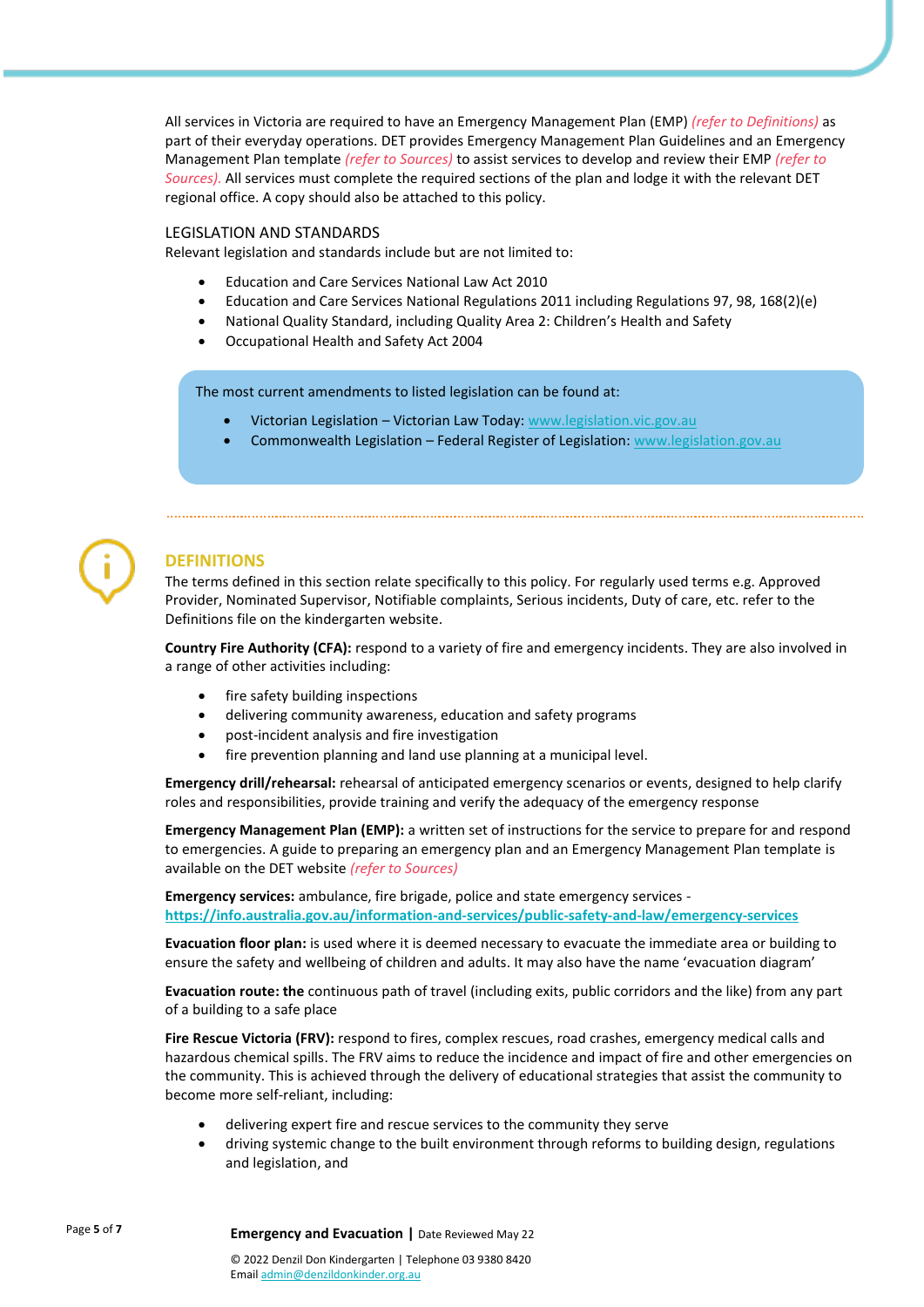• educating the community through fire prevention programs that improve community safety and build resilience.

**Hazard:** a source or situation with a potential for harm in terms of human injury or ill health, damage to property, damage to the environment or a combination of these.

**Lockdown:** a security measure taken during an emergency to prevent people from leaving or entering a building or premises until the threat or risk has been resolved

**Risk management:** management of uncertainty related to a threat; a sequence of activities including the identification, assessment and prioritisation of risks followed by coordinated and economical application of resources to minimise, monitor and control the probability and/or impact of those risks.

**WorkSafe Victoria:** the manager of Victoria's workplace safety system. WorkSafe Victoria:

- strives to prevent workplace injuries, illness and fatalities
- provides benefits to injured workers and helps them to return to work
- enforces Victoria's occupational health and safety laws
- provides reasonably priced workplace injury insurance for employers
- provides an emergency response service 24 hours per day.



# **SOURCES AND RELATED POLICIES**

#### SOURCES

- Community Early Learning Australia CELA's Simple Guide to bushfire advice for children's services: [cela.org.au/2020/12/04/bushfire-advice-2020](https://www.cela.org.au/publications/amplify!-blog/dec-2020/bushfire-advice-2020)
- Department of Education and Training, Bushfire At-Risk Register: <https://www.education.vic.gov.au/about/programs/health/pages/bushfirerisk.aspx>
- Department of Education and Training, Emergency Management Requirements: [www.education.vic.gov.au/childhood/providers/regulation/Pages/emergencymanagementrequire](https://www.education.vic.gov.au/childhood/providers/regulation/Pages/emergencymanagementrequirements.aspx) [ments.aspx](https://www.education.vic.gov.au/childhood/providers/regulation/Pages/emergencymanagementrequirements.aspx)
- Fire Rescue Victoria[: www.frv.vic.gov.au](https://www.frv.vic.gov.au/)
- Country Fire Authority[: www.cfa.vic.gov.au](https://www.cfa.vic.gov.au/)
- State Emergency Service: [www.ses.vic.gov.au](https://www.ses.vic.gov.au/)
- WorkSafe Victoria[: www.worksafe.vic.gov.au](http://www.worksafe.vic.gov.au/)

#### RELATED POLICIES

- Administration of First Aid
- Administration of Medication
- Child Safe Environment
- Enrolment and Orientation
- Excursions and Service Events
- Delivery and Collection of Children
- Incident, Injury, Trauma and Illness
- Occupational Health and Safety
- **Staffing**
- Supervision of Children